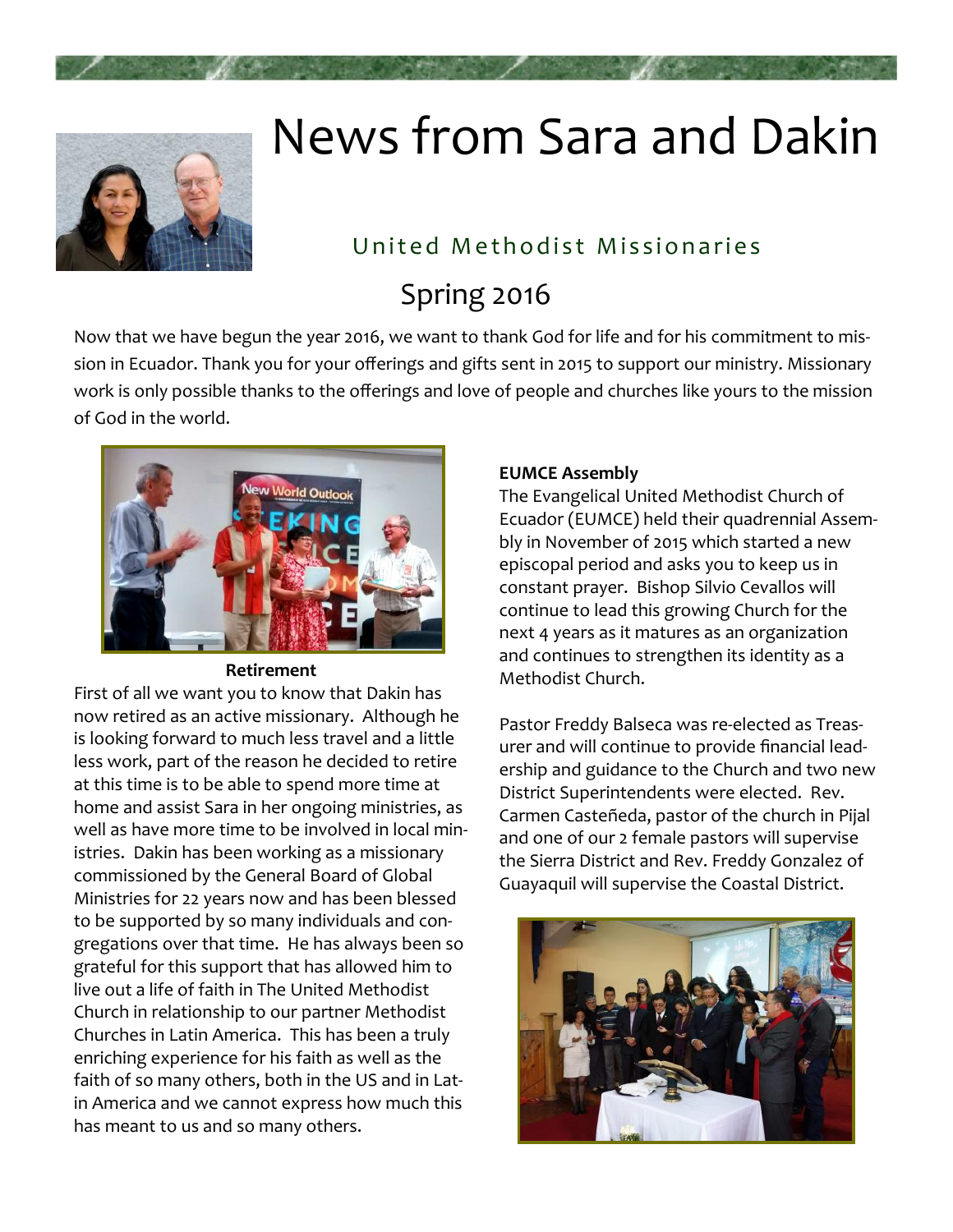#### Page 2

#### **Missionary Role**

Our main role as United Methodist missionaries is to support the connectionality of our global Meth‐ odist Church and more specifically, to strengthen God's mission through the programs and activities of the EUMCE in Ecuador. As missionaries we serve in a particular place for as long as God allows us ‐ we are ready to start new ministries, churches and programs to spread the love of God to transform the world - but when we leave we do not want to just abandon the work. The real blessing is the local Church that remains and if it is a Church strengthened with trained and united leaders, the work continues and grows giving light and hope of salvation.

#### **Activities**

The EUMCE has continued to request Sara's missionary work and support in two areas:

- To help strengthen the Church through training of pastors and leaders and strengthening Church organizations and national committees and relationships;
- To support the mission of local churches, especially the infrastructure and programs for children, youth and women. The EUMCE infrastructure is currently very basic in some churches and others need to start building from scratch. Volunteer mission teams are crucial for this.

Sara's activities in 2015 included:



Improvement of the infrastructure and pro‐ grams in 5 churches



Support of Sunday school materials for churches



Support of health needs with medical volun‐ teer groups in 7 churches and communities



Support of the ministerial committee and the indigenous church committee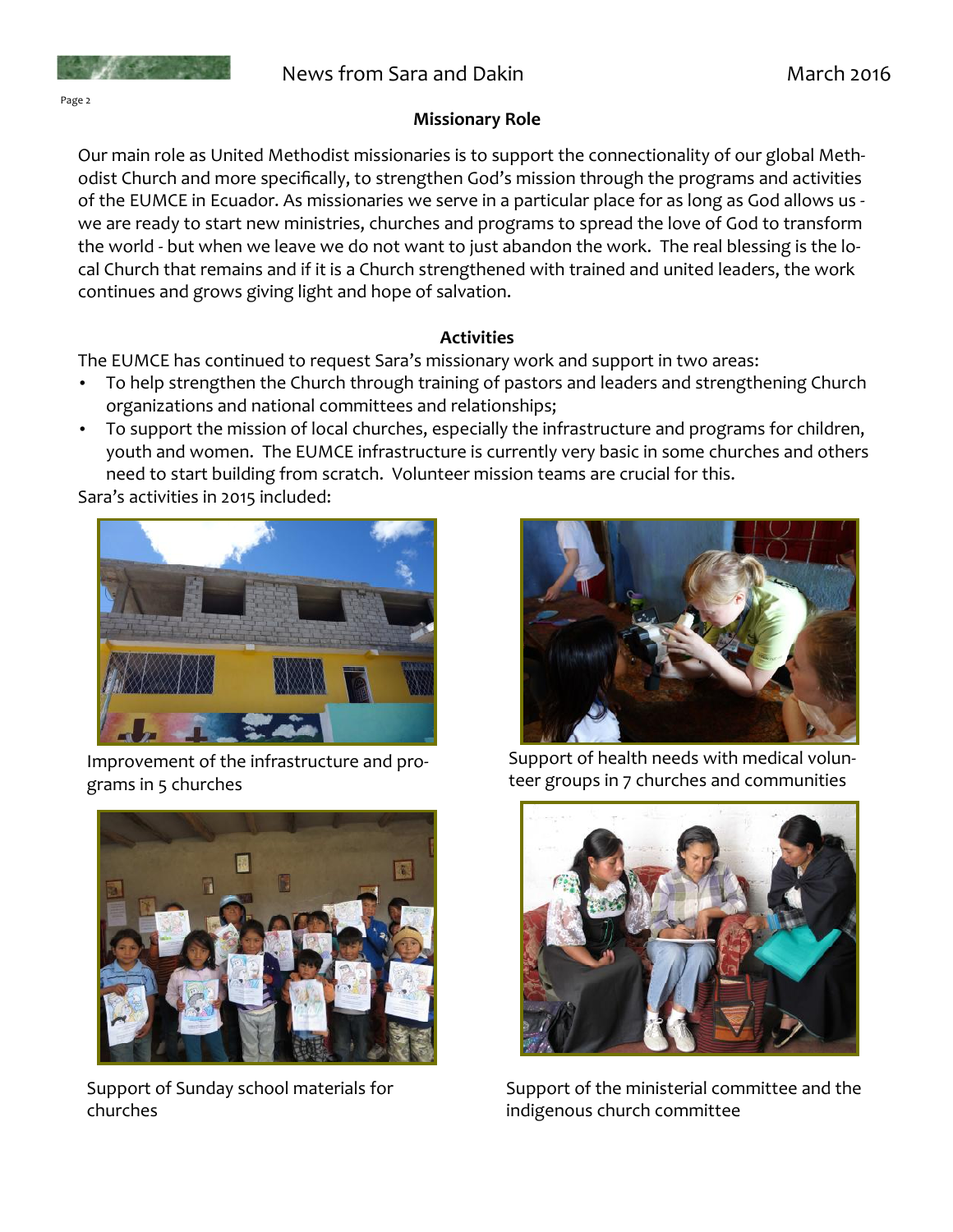#### News from Sara and Dakin March 2016



Support of aid projects for emergencies and natural disasters





Page 3



Support of the national Methodist organization of women



Volunteer Work Teams

#### **El Prado**

God has also challenged us with a mis‐ sionary initiative in the El Prado com‐ munity for three years now with indig‐ enous children. We meet every Satur‐ day with Bible encounters and have now started a more sustained work with the families in the community. It is a blessing to see how the Lord is growing his love and presence in the life of this community.





Activities with children in El Prado